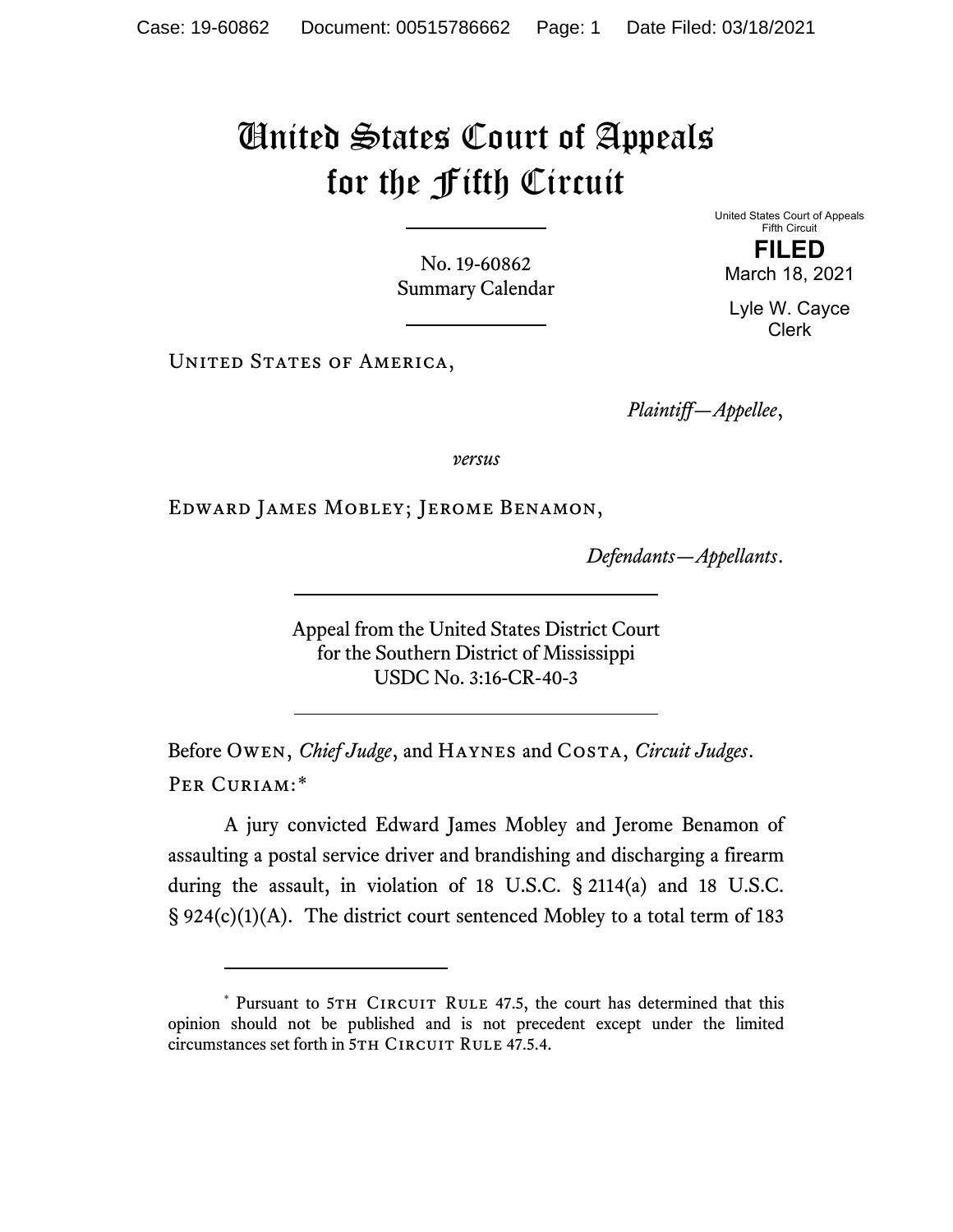## No. 19-60862

months of imprisonment and four years of supervised release. Benamon was sentenced to a total term of 180 months of imprisonment and four years of supervised release.

On appeal, Benamon and Mobley challenge the district court's denial of their motion for new trial based on a claim that the Government violated *Brady v. Maryland*, 373 U.S. 83, 87 (1963). Benamon argues that the Government violated *Brady* by failing to preserve favorable and material video surveillance evidence. Both Benamon and Mobley argue that the Government violated *Brady* by failing to disclose what investigators observed on the subsequently destroyed footage once they learned that the footage was inconsistent with the testimony of the Government's primary witness, codefendant Khalil Slayton.

Benamon fails to identify "a single exculpatory fact that might have emerged from the lost" video footage. *United States v. Moore*, 452 F.3d 382, 388 (5th Cir. 2006) (per curiam). Even if the lost video surveillance evidence was potentially useful to his defense, Benamon fails to show that the Government acted in bad faith in failing to preserve the evidence that was destroyed due to a third-party's retention settings. *See id.* at 388-89.

Moreover, even if we assume the Government failed to disclose the contents of the lost video footage after Slayton's testimony, Benamon and Mobley fail to show that the evidence was material so as to "undermine confidence in the verdict." *Wearry v. Cain*, 136 S. Ct. 1002, 1006 (2016) (Alito, J., dissenting) (quoting *Kyles v. Whitley*, 514 U.S. 419, 435 (1995)). The evidence does not appear to "seriously undermine" Slayton's testimony "on an essential issue." *See United States v. Sipe*, 388 F.3d 471, 478 (5th Cir. 2004) (quoting *United States v. Weintraub*, 871 F.2d 1257, 1262 (5th Cir. 1989)). Moreover, Slayton's testimony was "strongly corroborated by additional evidence" in the record supporting a guilty verdict. *See id.*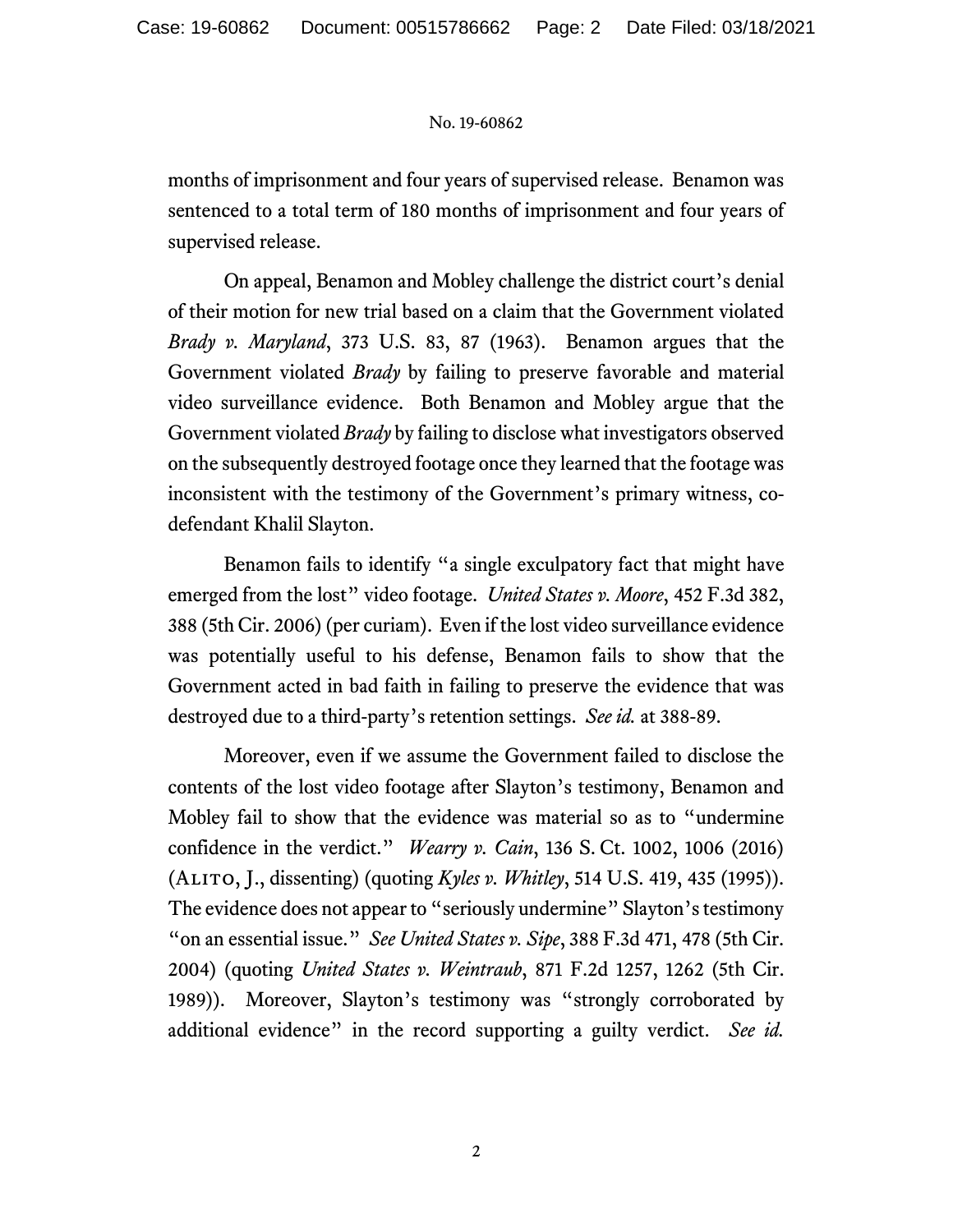## No. 19-60862

Accordingly, Benamon and Mobley have failed to show that the district court erred in denying their motion for new trial.

Benamon also argues that, in its closing argument rebuttal, the Government improperly referred to evidence that was not adduced at trial. Because Benamon "failed to make a contemporaneous objection to the prosecutor's closing remarks in the trial court," plain error review applies. *United States v. Mares*, 402 F.3d 511, 515 (5th Cir. 2005) (citing *United States v. Gallardo-Trapero*, 185 F.3d 307, 322 (5th Cir. 1999)). Even if the prosecutor's closing argument contained an improper or impermissible statement based on facts not in evidence, the remarks were not "so pronounced and persistent as to permeate the entire atmosphere of the trial." *United States v. Ramirez-Velasquez*, 322 F.3d 868, 875 (5th Cir. 2003) (internal quotation marks omitted) (quoting *United States v. Iredia*, 866 F.2d 114, 117 (5th Cir. 1989) (per curiam)). Moreover, the district court instructed the jury throughout the trial that the attorneys' statements were not evidence, further reducing any prejudice that may have stemmed from the statements. *See id.* at 875. Lastly, the record contains ample evidence of Benamon's guilt which, when combined with the district court's curative instructions, outweighs any prejudicial effect of the prosecutor's comments. *See id.* at 875-76. Accordingly, Benamon fails to show his substantial rights were affected or that any error seriously affected the public reputation of the proceedings. *See United States v. Aguilar*, 645 F.3d 319, 323, 325 (5th Cir. 2011).

Lastly, Benamon challenges the denial of his motion to suppress his written statement to police during an interview that he argues was obtained in violation of *Miranda v. Arizona*, 384 U.S. 436 (1966). Even if the district court erred in finding that Benamon was not in custody at the time of his interview, any such error is harmless. *See United States v. Ackerman*, 704 F.2d 1344, 1349 (5th Cir. 1983).